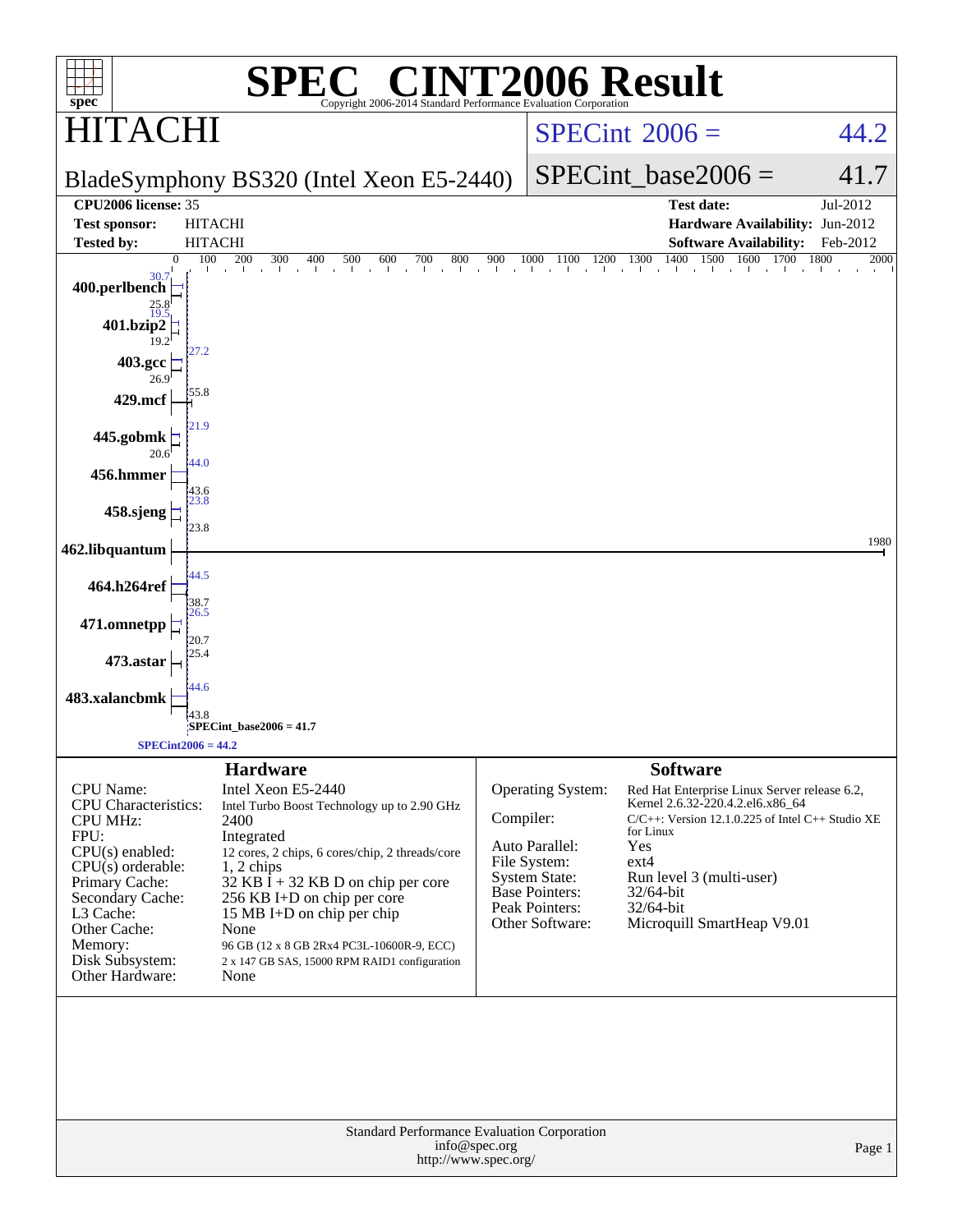

### ITACHI

### $SPECint2006 = 44.2$  $SPECint2006 = 44.2$

BladeSymphony BS320 (Intel Xeon E5-2440)

SPECint base2006 =  $41.7$ 

```
CPU2006 license: 35 Test date: Jul-2012
```
**[Test sponsor:](http://www.spec.org/auto/cpu2006/Docs/result-fields.html#Testsponsor)** HITACHI **[Hardware Availability:](http://www.spec.org/auto/cpu2006/Docs/result-fields.html#HardwareAvailability)** Jun-2012 **[Tested by:](http://www.spec.org/auto/cpu2006/Docs/result-fields.html#Testedby)** HITACHI **[Software Availability:](http://www.spec.org/auto/cpu2006/Docs/result-fields.html#SoftwareAvailability)** Feb-2012

#### **[Results Table](http://www.spec.org/auto/cpu2006/Docs/result-fields.html#ResultsTable)**

| <b>Base</b>    |              |                |              |                | <b>Peak</b> |                |              |                         |              |                |              |
|----------------|--------------|----------------|--------------|----------------|-------------|----------------|--------------|-------------------------|--------------|----------------|--------------|
| <b>Seconds</b> | Ratio        | <b>Seconds</b> | <b>Ratio</b> | <b>Seconds</b> | Ratio       | <b>Seconds</b> | <b>Ratio</b> | <b>Seconds</b>          | <b>Ratio</b> | <b>Seconds</b> | <b>Ratio</b> |
| 378            | 25.8         | 379            | 25.8         | 379            | 25.8        | <u>319</u>     | 30.7         | 318                     | 30.7         | 320            | 30.6         |
| 502            | 19.2         | 503            | 19.2         | 504            | 19.2        | 494            | 19.5         | 494                     | 19.5         | 494            | 19.5         |
| 298            | 27.0         | 299            | 26.9         | 299            | 26.9        | 296            | 27.2         | 296                     | 27.2         | 296            | 27.2         |
| 163            | 56.1         | 163            | 55.8         | 163            | 55.8        | 163            | 56.1         | 163                     | 55.8         | 163            | 55.8         |
| 510            | 20.6         | 510            | 20.6         | 510            | 20.6        | 479            | 21.9         | 479                     | 21.9         | 478            | 21.9         |
| 214            | 43.6         | 214            | 43.7         | 214            | 43.6        | 212            | 44.0         | 212                     | 44.0         | 212            | 44.0         |
| 509            | 23.8         | 510            | 23.7         | 509            | 23.8        | 508            | 23.8         | 507                     | 23.8         | 508            | 23.8         |
| 10.5           | 1980         | 10.5           | 1980         | 10.5           | 1980        | 10.5           | 1980         | 10.5                    | 1980         | 10.5           | 1980         |
| 571            | 38.7         | 570            | 38.9         | 572            | 38.7        | 490            | 45.2         | 497                     | 44.5         | 497            | 44.5         |
| 302            | 20.7         | 304            | 20.6         | 302            | 20.7        | 236            | 26.5         | 236                     | 26.5         | 236            | 26.5         |
| 278            | 25.3         | 277            | 25.4         | 276            | 25.4        | 278            | 25.3         | 277                     | 25.4         | 276            | 25.4         |
| 157            | 43.8         | 157            | 44.0         | 158            | 43.8        | 155            | 44.6         | 155                     | 44.6         | 155            | 44.5         |
| n.             | $\mathbf{1}$ | $\cdot$ . 1    |              | 1.1.1          |             | $n$ 11         | $1 \quad 1$  | $\mathbf{1}$<br>$\cdot$ |              |                |              |

Results appear in the [order in which they were run.](http://www.spec.org/auto/cpu2006/Docs/result-fields.html#RunOrder) Bold underlined text [indicates a median measurement.](http://www.spec.org/auto/cpu2006/Docs/result-fields.html#Median)

### **[Operating System Notes](http://www.spec.org/auto/cpu2006/Docs/result-fields.html#OperatingSystemNotes)**

Stack size set to unlimited using "ulimit -s unlimited"

#### **[Platform Notes](http://www.spec.org/auto/cpu2006/Docs/result-fields.html#PlatformNotes)**

 Sysinfo program /home/cpu2006/config/sysinfo.rev6800 \$Rev: 6800 \$ \$Date:: 2011-10-11 #\$ 6f2ebdff5032aaa42e583f96b07f99d3 running on localhost.localdomain Wed Jul 11 14:48:31 2012

 This section contains SUT (System Under Test) info as seen by some common utilities. To remove or add to this section, see: <http://www.spec.org/cpu2006/Docs/config.html#sysinfo>

 From /proc/cpuinfo model name : Intel(R) Xeon(R) CPU E5-2440 0 @ 2.40GHz 2 "physical id"s (chips) 24 "processors" cores, siblings (Caution: counting these is hw and system dependent. The following excerpts from /proc/cpuinfo might not be reliable. Use with caution.) cpu cores : 6 siblings : 12 physical 0: cores 0 1 2 3 4 5 physical 1: cores 0 1 2 3 4 5 cache size : 15360 KB From /proc/meminfo MemTotal: 99009112 kB Continued on next page

> Standard Performance Evaluation Corporation [info@spec.org](mailto:info@spec.org)

> > <http://www.spec.org/>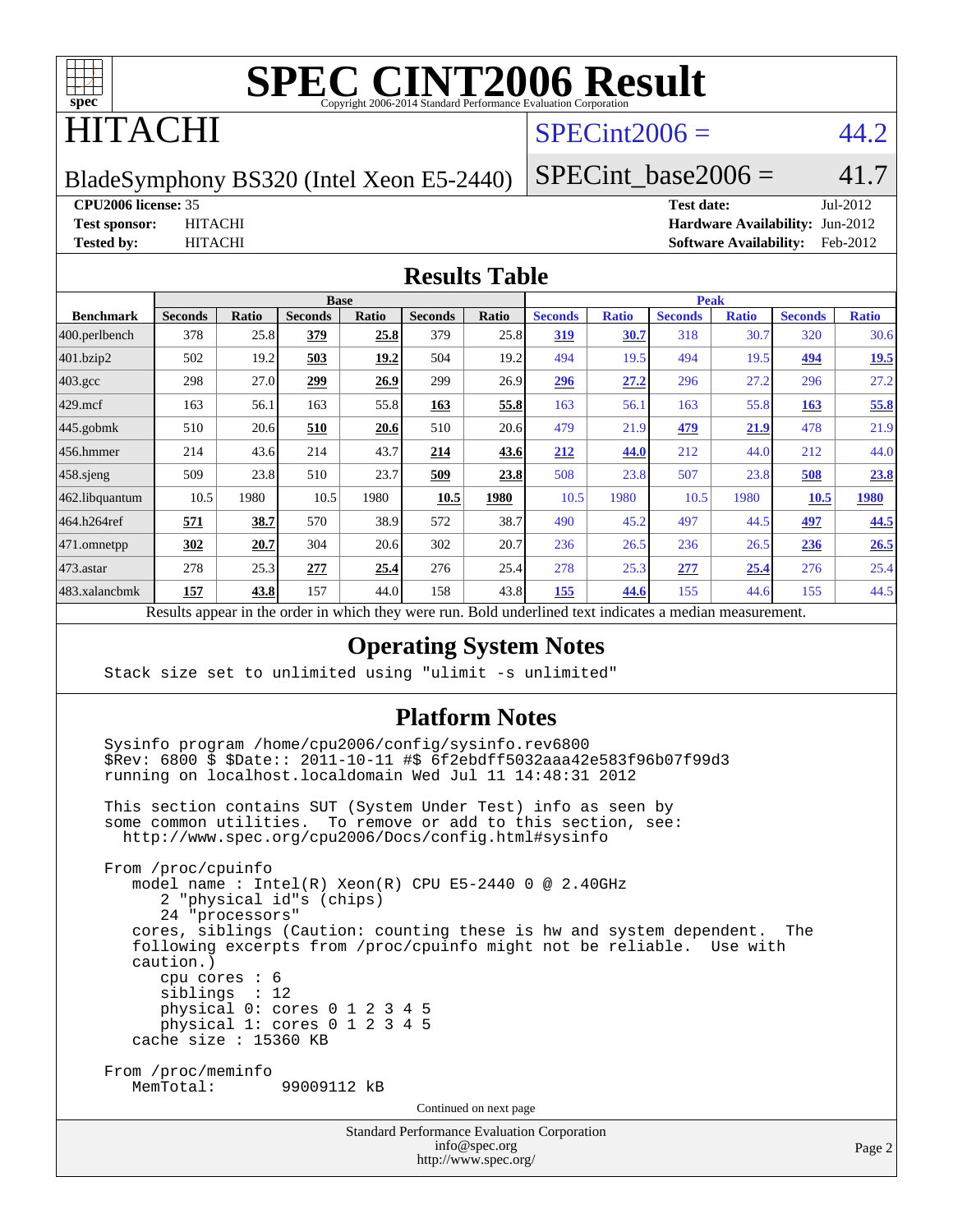### HITACHI

 $SPECint2006 = 44.2$  $SPECint2006 = 44.2$ 

BladeSymphony BS320 (Intel Xeon E5-2440)

SPECint base2006 =  $41.7$ **[CPU2006 license:](http://www.spec.org/auto/cpu2006/Docs/result-fields.html#CPU2006license)** 35 **[Test date:](http://www.spec.org/auto/cpu2006/Docs/result-fields.html#Testdate)** Jul-2012

**[Test sponsor:](http://www.spec.org/auto/cpu2006/Docs/result-fields.html#Testsponsor)** HITACHI **[Hardware Availability:](http://www.spec.org/auto/cpu2006/Docs/result-fields.html#HardwareAvailability)** Jun-2012 **[Tested by:](http://www.spec.org/auto/cpu2006/Docs/result-fields.html#Testedby)** HITACHI **[Software Availability:](http://www.spec.org/auto/cpu2006/Docs/result-fields.html#SoftwareAvailability)** Feb-2012

#### **[Platform Notes \(Continued\)](http://www.spec.org/auto/cpu2006/Docs/result-fields.html#PlatformNotes)**

HugePages\_Total: 0<br>Hugepagesize: 2048 kB Hugepagesize:

 /usr/bin/lsb\_release -d Red Hat Enterprise Linux Server release 6.2 (Santiago)

 From /etc/\*release\* /etc/\*version\* redhat-release: Red Hat Enterprise Linux Server release 6.2 (Santiago) system-release: Red Hat Enterprise Linux Server release 6.2 (Santiago) system-release-cpe: cpe:/o:redhat:enterprise\_linux:6server:ga:server

uname -a:

 Linux localhost.localdomain 2.6.32-220.4.2.el6.x86\_64 #1 SMP Mon Feb 6 16:39:28 EST 2012 x86\_64 x86\_64 x86\_64 GNU/Linux

run-level 3 Jul 11 14:42

(End of data from sysinfo program)

#### **[General Notes](http://www.spec.org/auto/cpu2006/Docs/result-fields.html#GeneralNotes)**

Environment variables set by runspec before the start of the run: KMP\_AFFINITY = "granularity=fine,scatter" LD\_LIBRARY\_PATH = "/home/cpu2006/libs/32:/home/cpu2006/libs/64" OMP NUM THREADS =  $"12"$ 

 Binaries compiled on a system with 1x Core i7-860 CPU + 8GB memory using RHEL5.5 Transparent Huge Pages enabled with: echo always > /sys/kernel/mm/redhat\_transparent\_hugepage/enabled

### **[Base Compiler Invocation](http://www.spec.org/auto/cpu2006/Docs/result-fields.html#BaseCompilerInvocation)**

[C benchmarks](http://www.spec.org/auto/cpu2006/Docs/result-fields.html#Cbenchmarks):  $\text{icc}$   $-\text{m64}$ 

[C++ benchmarks:](http://www.spec.org/auto/cpu2006/Docs/result-fields.html#CXXbenchmarks) [icpc -m64](http://www.spec.org/cpu2006/results/res2012q3/cpu2006-20120717-23773.flags.html#user_CXXbase_intel_icpc_64bit_fc66a5337ce925472a5c54ad6a0de310)

### **[Base Portability Flags](http://www.spec.org/auto/cpu2006/Docs/result-fields.html#BasePortabilityFlags)**

 400.perlbench: [-DSPEC\\_CPU\\_LP64](http://www.spec.org/cpu2006/results/res2012q3/cpu2006-20120717-23773.flags.html#b400.perlbench_basePORTABILITY_DSPEC_CPU_LP64) [-DSPEC\\_CPU\\_LINUX\\_X64](http://www.spec.org/cpu2006/results/res2012q3/cpu2006-20120717-23773.flags.html#b400.perlbench_baseCPORTABILITY_DSPEC_CPU_LINUX_X64) 401.bzip2: [-DSPEC\\_CPU\\_LP64](http://www.spec.org/cpu2006/results/res2012q3/cpu2006-20120717-23773.flags.html#suite_basePORTABILITY401_bzip2_DSPEC_CPU_LP64) 403.gcc: [-DSPEC\\_CPU\\_LP64](http://www.spec.org/cpu2006/results/res2012q3/cpu2006-20120717-23773.flags.html#suite_basePORTABILITY403_gcc_DSPEC_CPU_LP64) 429.mcf: [-DSPEC\\_CPU\\_LP64](http://www.spec.org/cpu2006/results/res2012q3/cpu2006-20120717-23773.flags.html#suite_basePORTABILITY429_mcf_DSPEC_CPU_LP64) 445.gobmk: [-DSPEC\\_CPU\\_LP64](http://www.spec.org/cpu2006/results/res2012q3/cpu2006-20120717-23773.flags.html#suite_basePORTABILITY445_gobmk_DSPEC_CPU_LP64)

Continued on next page

Standard Performance Evaluation Corporation [info@spec.org](mailto:info@spec.org) <http://www.spec.org/>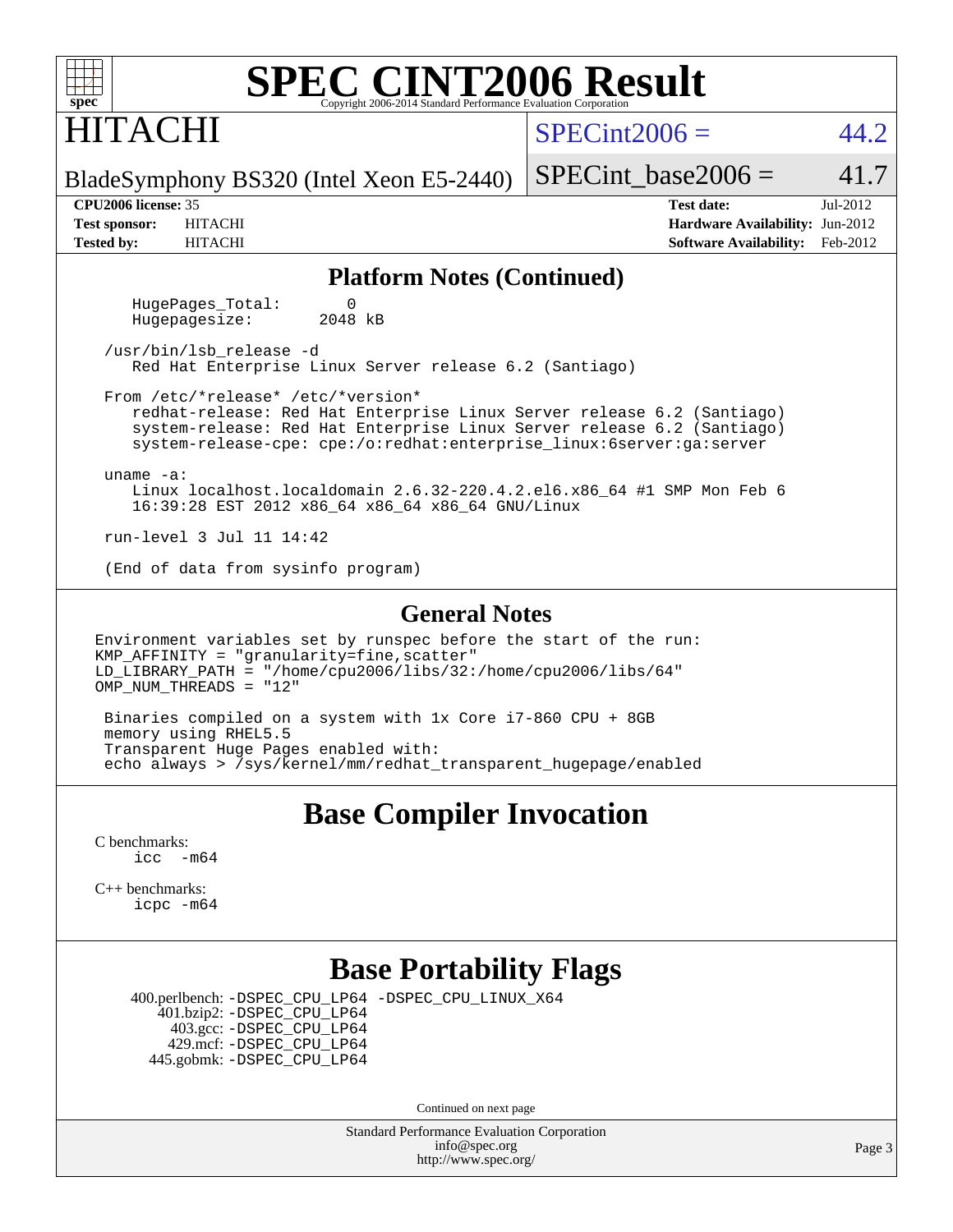

HITACHI

 $SPECint2006 = 44.2$  $SPECint2006 = 44.2$ 

BladeSymphony BS320 (Intel Xeon E5-2440)

SPECint base2006 =  $41.7$ 

**[CPU2006 license:](http://www.spec.org/auto/cpu2006/Docs/result-fields.html#CPU2006license)** 35 **[Test date:](http://www.spec.org/auto/cpu2006/Docs/result-fields.html#Testdate)** Jul-2012 **[Test sponsor:](http://www.spec.org/auto/cpu2006/Docs/result-fields.html#Testsponsor)** HITACHI **[Hardware Availability:](http://www.spec.org/auto/cpu2006/Docs/result-fields.html#HardwareAvailability)** Jun-2012 **[Tested by:](http://www.spec.org/auto/cpu2006/Docs/result-fields.html#Testedby)** HITACHI **[Software Availability:](http://www.spec.org/auto/cpu2006/Docs/result-fields.html#SoftwareAvailability)** Feb-2012

### **[Base Portability Flags \(Continued\)](http://www.spec.org/auto/cpu2006/Docs/result-fields.html#BasePortabilityFlags)**

 456.hmmer: [-DSPEC\\_CPU\\_LP64](http://www.spec.org/cpu2006/results/res2012q3/cpu2006-20120717-23773.flags.html#suite_basePORTABILITY456_hmmer_DSPEC_CPU_LP64) 458.sjeng: [-DSPEC\\_CPU\\_LP64](http://www.spec.org/cpu2006/results/res2012q3/cpu2006-20120717-23773.flags.html#suite_basePORTABILITY458_sjeng_DSPEC_CPU_LP64) 462.libquantum: [-DSPEC\\_CPU\\_LP64](http://www.spec.org/cpu2006/results/res2012q3/cpu2006-20120717-23773.flags.html#suite_basePORTABILITY462_libquantum_DSPEC_CPU_LP64) [-DSPEC\\_CPU\\_LINUX](http://www.spec.org/cpu2006/results/res2012q3/cpu2006-20120717-23773.flags.html#b462.libquantum_baseCPORTABILITY_DSPEC_CPU_LINUX) 464.h264ref: [-DSPEC\\_CPU\\_LP64](http://www.spec.org/cpu2006/results/res2012q3/cpu2006-20120717-23773.flags.html#suite_basePORTABILITY464_h264ref_DSPEC_CPU_LP64) 471.omnetpp: [-DSPEC\\_CPU\\_LP64](http://www.spec.org/cpu2006/results/res2012q3/cpu2006-20120717-23773.flags.html#suite_basePORTABILITY471_omnetpp_DSPEC_CPU_LP64) 473.astar: [-DSPEC\\_CPU\\_LP64](http://www.spec.org/cpu2006/results/res2012q3/cpu2006-20120717-23773.flags.html#suite_basePORTABILITY473_astar_DSPEC_CPU_LP64) 483.xalancbmk: [-DSPEC\\_CPU\\_LP64](http://www.spec.org/cpu2006/results/res2012q3/cpu2006-20120717-23773.flags.html#suite_basePORTABILITY483_xalancbmk_DSPEC_CPU_LP64) [-DSPEC\\_CPU\\_LINUX](http://www.spec.org/cpu2006/results/res2012q3/cpu2006-20120717-23773.flags.html#b483.xalancbmk_baseCXXPORTABILITY_DSPEC_CPU_LINUX)

### **[Base Optimization Flags](http://www.spec.org/auto/cpu2006/Docs/result-fields.html#BaseOptimizationFlags)**

[C benchmarks](http://www.spec.org/auto/cpu2006/Docs/result-fields.html#Cbenchmarks):

[-xAVX](http://www.spec.org/cpu2006/results/res2012q3/cpu2006-20120717-23773.flags.html#user_CCbase_f-xAVX) [-ipo](http://www.spec.org/cpu2006/results/res2012q3/cpu2006-20120717-23773.flags.html#user_CCbase_f-ipo) [-O3](http://www.spec.org/cpu2006/results/res2012q3/cpu2006-20120717-23773.flags.html#user_CCbase_f-O3) [-no-prec-div](http://www.spec.org/cpu2006/results/res2012q3/cpu2006-20120717-23773.flags.html#user_CCbase_f-no-prec-div) [-parallel](http://www.spec.org/cpu2006/results/res2012q3/cpu2006-20120717-23773.flags.html#user_CCbase_f-parallel) [-opt-prefetch](http://www.spec.org/cpu2006/results/res2012q3/cpu2006-20120717-23773.flags.html#user_CCbase_f-opt-prefetch) [-auto-p32](http://www.spec.org/cpu2006/results/res2012q3/cpu2006-20120717-23773.flags.html#user_CCbase_f-auto-p32)

[C++ benchmarks:](http://www.spec.org/auto/cpu2006/Docs/result-fields.html#CXXbenchmarks)

[-xAVX](http://www.spec.org/cpu2006/results/res2012q3/cpu2006-20120717-23773.flags.html#user_CXXbase_f-xAVX) [-ipo](http://www.spec.org/cpu2006/results/res2012q3/cpu2006-20120717-23773.flags.html#user_CXXbase_f-ipo) [-O3](http://www.spec.org/cpu2006/results/res2012q3/cpu2006-20120717-23773.flags.html#user_CXXbase_f-O3) [-no-prec-div](http://www.spec.org/cpu2006/results/res2012q3/cpu2006-20120717-23773.flags.html#user_CXXbase_f-no-prec-div) [-opt-prefetch](http://www.spec.org/cpu2006/results/res2012q3/cpu2006-20120717-23773.flags.html#user_CXXbase_f-opt-prefetch) [-auto-p32](http://www.spec.org/cpu2006/results/res2012q3/cpu2006-20120717-23773.flags.html#user_CXXbase_f-auto-p32) [-Wl,-z,muldefs](http://www.spec.org/cpu2006/results/res2012q3/cpu2006-20120717-23773.flags.html#user_CXXbase_link_force_multiple1_74079c344b956b9658436fd1b6dd3a8a) [-L/smartheap -lsmartheap64](http://www.spec.org/cpu2006/results/res2012q3/cpu2006-20120717-23773.flags.html#user_CXXbase_SmartHeap64_5e654037dadeae1fe403ab4b4466e60b)

### **[Base Other Flags](http://www.spec.org/auto/cpu2006/Docs/result-fields.html#BaseOtherFlags)**

[C benchmarks](http://www.spec.org/auto/cpu2006/Docs/result-fields.html#Cbenchmarks):

403.gcc: [-Dalloca=\\_alloca](http://www.spec.org/cpu2006/results/res2012q3/cpu2006-20120717-23773.flags.html#b403.gcc_baseEXTRA_CFLAGS_Dalloca_be3056838c12de2578596ca5467af7f3)

### **[Peak Compiler Invocation](http://www.spec.org/auto/cpu2006/Docs/result-fields.html#PeakCompilerInvocation)**

[C benchmarks \(except as noted below\)](http://www.spec.org/auto/cpu2006/Docs/result-fields.html#Cbenchmarksexceptasnotedbelow): [icc -m64](http://www.spec.org/cpu2006/results/res2012q3/cpu2006-20120717-23773.flags.html#user_CCpeak_intel_icc_64bit_f346026e86af2a669e726fe758c88044)

400.perlbench: [icc -m32](http://www.spec.org/cpu2006/results/res2012q3/cpu2006-20120717-23773.flags.html#user_peakCCLD400_perlbench_intel_icc_a6a621f8d50482236b970c6ac5f55f93)

445.gobmk: [icc -m32](http://www.spec.org/cpu2006/results/res2012q3/cpu2006-20120717-23773.flags.html#user_peakCCLD445_gobmk_intel_icc_a6a621f8d50482236b970c6ac5f55f93)

464.h264ref: [icc -m32](http://www.spec.org/cpu2006/results/res2012q3/cpu2006-20120717-23773.flags.html#user_peakCCLD464_h264ref_intel_icc_a6a621f8d50482236b970c6ac5f55f93)

[C++ benchmarks \(except as noted below\):](http://www.spec.org/auto/cpu2006/Docs/result-fields.html#CXXbenchmarksexceptasnotedbelow) [icpc -m32](http://www.spec.org/cpu2006/results/res2012q3/cpu2006-20120717-23773.flags.html#user_CXXpeak_intel_icpc_4e5a5ef1a53fd332b3c49e69c3330699)

473.astar: [icpc -m64](http://www.spec.org/cpu2006/results/res2012q3/cpu2006-20120717-23773.flags.html#user_peakCXXLD473_astar_intel_icpc_64bit_fc66a5337ce925472a5c54ad6a0de310)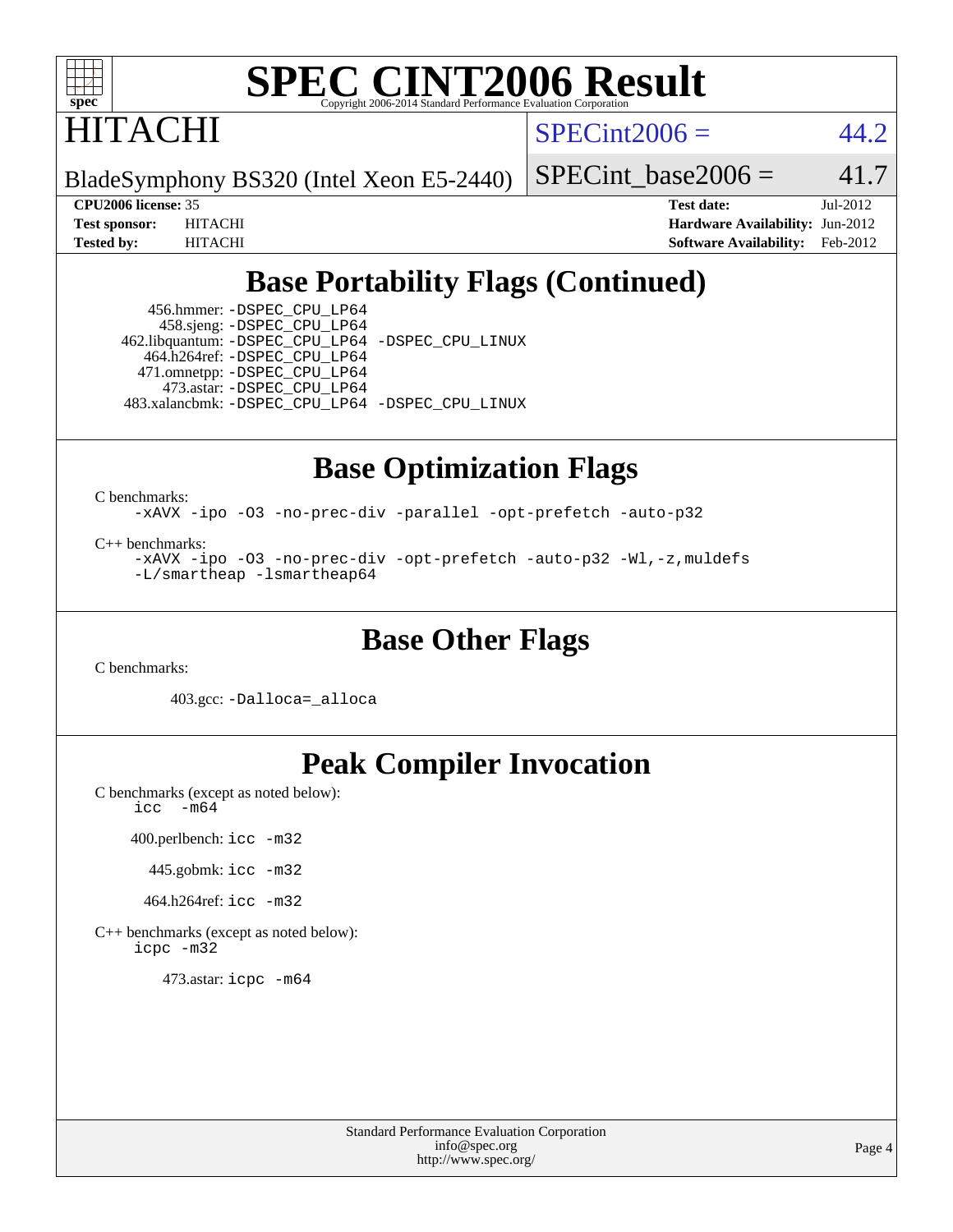

## ITACHI

 $SPECint2006 = 44.2$  $SPECint2006 = 44.2$ 

BladeSymphony BS320 (Intel Xeon E5-2440)

SPECint base2006 =  $41.7$ 

**[CPU2006 license:](http://www.spec.org/auto/cpu2006/Docs/result-fields.html#CPU2006license)** 35 **[Test date:](http://www.spec.org/auto/cpu2006/Docs/result-fields.html#Testdate)** Jul-2012 **[Test sponsor:](http://www.spec.org/auto/cpu2006/Docs/result-fields.html#Testsponsor)** HITACHI **[Hardware Availability:](http://www.spec.org/auto/cpu2006/Docs/result-fields.html#HardwareAvailability)** Jun-2012 **[Tested by:](http://www.spec.org/auto/cpu2006/Docs/result-fields.html#Testedby)** HITACHI **[Software Availability:](http://www.spec.org/auto/cpu2006/Docs/result-fields.html#SoftwareAvailability)** Feb-2012

### **[Peak Portability Flags](http://www.spec.org/auto/cpu2006/Docs/result-fields.html#PeakPortabilityFlags)**

 400.perlbench: [-DSPEC\\_CPU\\_LINUX\\_IA32](http://www.spec.org/cpu2006/results/res2012q3/cpu2006-20120717-23773.flags.html#b400.perlbench_peakCPORTABILITY_DSPEC_CPU_LINUX_IA32) 401.bzip2: [-DSPEC\\_CPU\\_LP64](http://www.spec.org/cpu2006/results/res2012q3/cpu2006-20120717-23773.flags.html#suite_peakPORTABILITY401_bzip2_DSPEC_CPU_LP64) 403.gcc: [-DSPEC\\_CPU\\_LP64](http://www.spec.org/cpu2006/results/res2012q3/cpu2006-20120717-23773.flags.html#suite_peakPORTABILITY403_gcc_DSPEC_CPU_LP64) 429.mcf: [-DSPEC\\_CPU\\_LP64](http://www.spec.org/cpu2006/results/res2012q3/cpu2006-20120717-23773.flags.html#suite_peakPORTABILITY429_mcf_DSPEC_CPU_LP64) 456.hmmer: [-DSPEC\\_CPU\\_LP64](http://www.spec.org/cpu2006/results/res2012q3/cpu2006-20120717-23773.flags.html#suite_peakPORTABILITY456_hmmer_DSPEC_CPU_LP64) 458.sjeng: [-DSPEC\\_CPU\\_LP64](http://www.spec.org/cpu2006/results/res2012q3/cpu2006-20120717-23773.flags.html#suite_peakPORTABILITY458_sjeng_DSPEC_CPU_LP64) 462.libquantum: [-DSPEC\\_CPU\\_LP64](http://www.spec.org/cpu2006/results/res2012q3/cpu2006-20120717-23773.flags.html#suite_peakPORTABILITY462_libquantum_DSPEC_CPU_LP64) [-DSPEC\\_CPU\\_LINUX](http://www.spec.org/cpu2006/results/res2012q3/cpu2006-20120717-23773.flags.html#b462.libquantum_peakCPORTABILITY_DSPEC_CPU_LINUX) 473.astar: [-DSPEC\\_CPU\\_LP64](http://www.spec.org/cpu2006/results/res2012q3/cpu2006-20120717-23773.flags.html#suite_peakPORTABILITY473_astar_DSPEC_CPU_LP64) 483.xalancbmk: [-DSPEC\\_CPU\\_LINUX](http://www.spec.org/cpu2006/results/res2012q3/cpu2006-20120717-23773.flags.html#b483.xalancbmk_peakCXXPORTABILITY_DSPEC_CPU_LINUX)

### **[Peak Optimization Flags](http://www.spec.org/auto/cpu2006/Docs/result-fields.html#PeakOptimizationFlags)**

[C benchmarks](http://www.spec.org/auto/cpu2006/Docs/result-fields.html#Cbenchmarks):

```
Standard Performance Evaluation Corporation
                                          info@spec.org
     400.perlbench: -xAVX(pass 2) -prof-gen(pass 1) -ipo(pass 2) -O3(pass 2)
                -no-prec-div(pass 2) -prof-use(pass 2) -opt-prefetch
                -ansi-alias
        401.bzip2: -xAVX(pass 2) -prof-gen(pass 1) -ipo(pass 2) -O3(pass 2)
                -no-prec-div -prof-use(pass 2) -auto-ilp32 -opt-prefetch
                -ansi-alias
          403.gcc: -xAVX -ipo -O3 -no-prec-div -inline-calloc
                -opt-malloc-options=3 -auto-ilp32
         429.mcf: basepeak = yes
       445.gobmk: -xAVX(pass 2) -prof-gen(pass 1) -prof-use(pass 2)
                -ansi-alias
       456.hmmer: -xAVX -ipo -O3 -no-prec-div -unroll2 -auto-ilp32
                -ansi-alias
         458.sjeng: -xAVX(pass 2) -prof-gen(pass 1) -ipo(pass 2) -O3(pass 2)
                -no-prec-div(pass 2) -prof-use(pass 2) -unroll4
    462.libquantum: basepeak = yes
       464.h264ref: -xAVX(pass 2) -prof-gen(pass 1) -ipo(pass 2) -O3(pass 2)
                -no-prec-div(pass 2) -prof-use(pass 2) -unroll2
                -ansi-alias
C++ benchmarks: 
      471.omnetpp: -xAVX(pass 2) -prof-gen(pass 1) -ipo(pass 2) -O3(pass 2)
                -no-prec-div(pass 2) -prof-use(pass 2)
                -opt-ra-region-strategy=block -ansi-alias
                -Wl,-z,muldefs -L/smartheap -lsmartheap
                                        Continued on next page
```
<http://www.spec.org/>